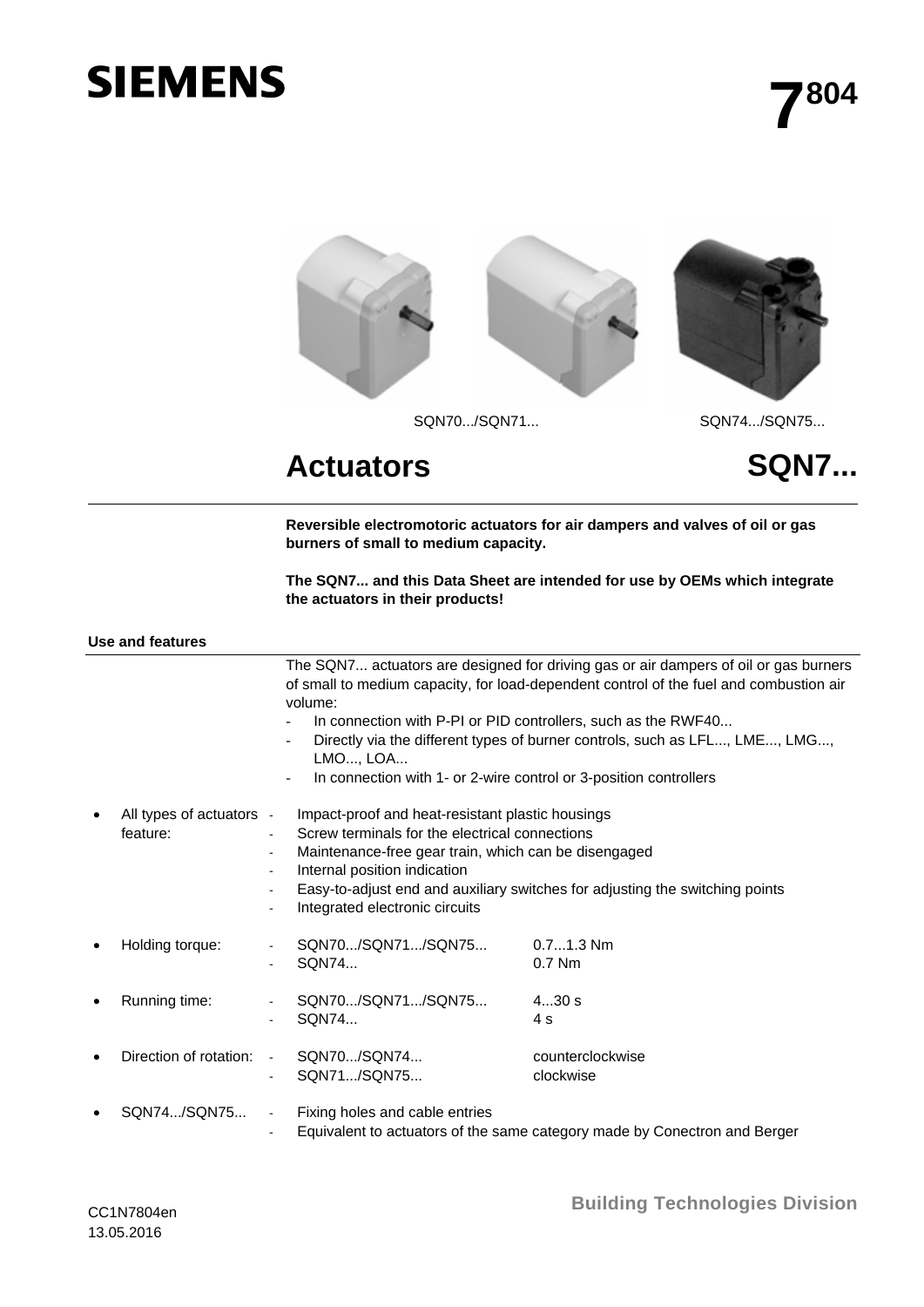#### **To avoid injury to persons, damage to property or the environment, the following warning notes must be observed!**

#### **Do not interfere with or modify the actuators!**

- All activities (mounting, installation and service work, etc.) must be performed by qualified staff
- Before making any wiring changes in the connection area, completely isolate the plant from mains supply (all-polar disconnection). Ensure that the plant cannot be inadvertently switched on again and that it is indeed dead. If not observed, there is a risk of electric shock hazard
- Ensure protection against electric shock hazard by providing adequate protection for the connection terminals and by securing the housing cover
- Each time work has been carried out (mounting, installation, service work, etc.), check to ensure that wiring is in an orderly state
- Fall or shock can adversely affect the safety functions. Such actuators must not be put into operation, even if they do not exhibit any damage

#### **Mounting notes**

Ensure that the relevant national safety regulations are complied with

#### **Standards and certificates**

| Applied directives:                                                                       |            |
|-------------------------------------------------------------------------------------------|------------|
| Low-voltage directive                                                                     | 2014/35/EC |
| Electromagnetic compatibility EMC (immunity)                                              | 2014/30/EC |
| Compliance with the requistions of the applied directives is verified by the adherence to |            |

Compliance with the regulations of the applied directives is verified by the adherence to the following standards / regulations:

- Automatic electrical controls for household and similar use Part 1: General requirements DIN EN 60730-1
- Automatic electrical controls for household and similar use Part 2-14: Particular requirements for electric actuators DIN EN 60730-2-14

#### **The relevant valid edition of the standards can be found in the declaration of conformity!**



EAC Conformity mark (Eurasian Conformity mark)



ISO 9001:2008 ISO 14001:2004 OHSAS 18001:2007



Only valid for SQN70.xxxRxx SQN71.xxxRxx

#### **Disposal notes**



2/21

The actuators contain electrical and electronic components and must not be disposed of together with household waste. Local and currently valid legislation must be observed.

Building Technologies Division CC1N7804en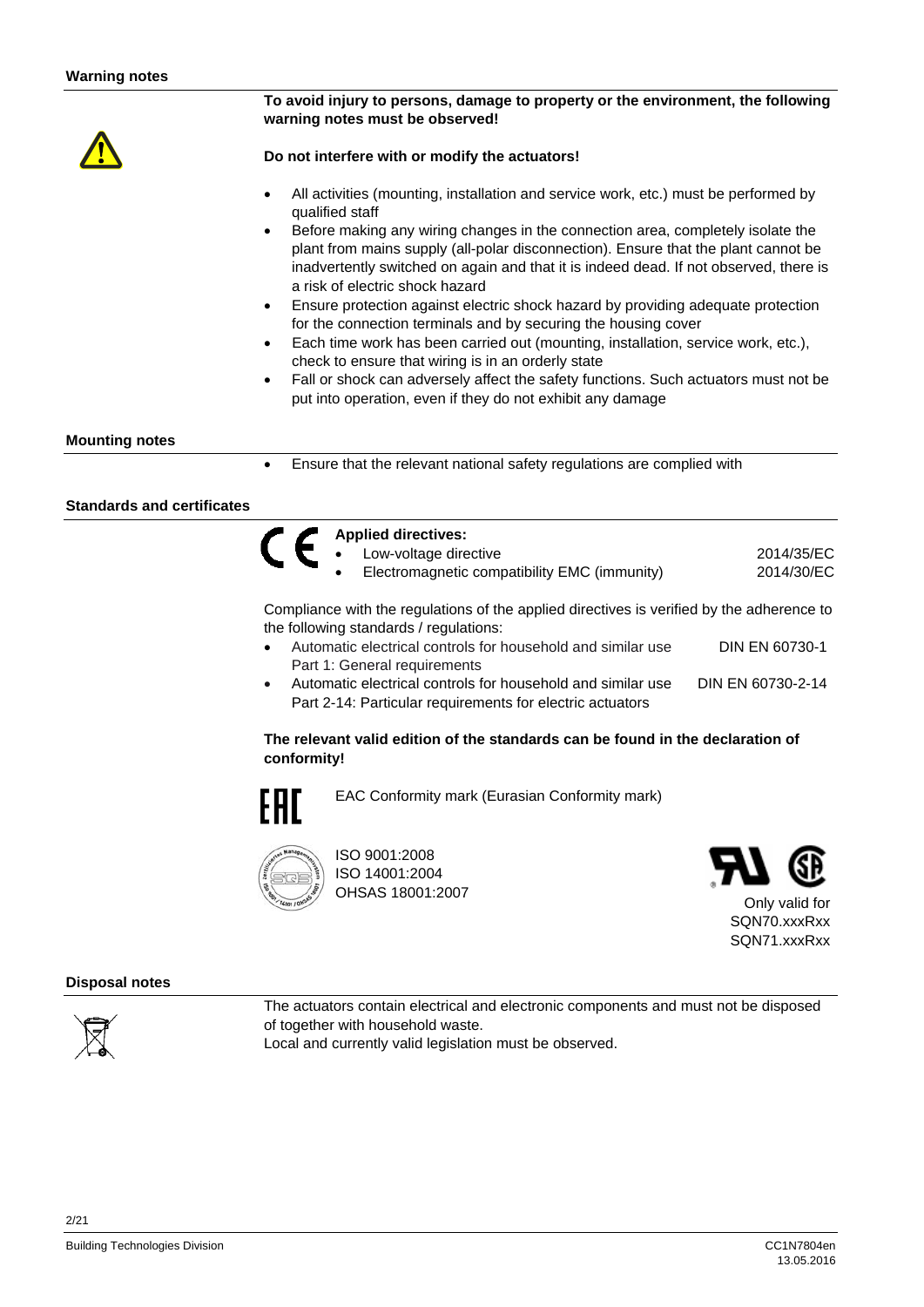#### **Mechanical design**

| Housing                | Made of impact-proof and heat-resistant plastic                                                                                           |  |  |  |  |  |  |  |  |
|------------------------|-------------------------------------------------------------------------------------------------------------------------------------------|--|--|--|--|--|--|--|--|
|                        | The housing accommodates:<br>- The reversible synchronous motor with gear train, which can be disengaged                                  |  |  |  |  |  |  |  |  |
|                        |                                                                                                                                           |  |  |  |  |  |  |  |  |
|                        | - The camshaft of the control section                                                                                                     |  |  |  |  |  |  |  |  |
|                        | - The relays, depending on the type of actuator                                                                                           |  |  |  |  |  |  |  |  |
|                        | - The switches, connected to the terminals via the printed circuit board                                                                  |  |  |  |  |  |  |  |  |
|                        | SQN70/SQN71:<br>Color:<br>Gear train housing dark-grey, cover light-grey<br>SQN74/SQN75:<br>Gear train housing black, cover black         |  |  |  |  |  |  |  |  |
| Drive motor            | Reversible and locking-proof synchronous motor                                                                                            |  |  |  |  |  |  |  |  |
| Coupling               | Drive shaft can be manually disengaged from the gear train<br>and motor (by pressing pin K)<br>Automatic reengagement<br>Pressing pin "K" |  |  |  |  |  |  |  |  |
| Adjustment of          | By means of adjustable cams                                                                                                               |  |  |  |  |  |  |  |  |
| switching points       | Scales beside the cams indicate the angle of the switching point                                                                          |  |  |  |  |  |  |  |  |
|                        | Assignment of cams to the end and auxiliary switches is color-coded (see<br>Connection diagrams)                                          |  |  |  |  |  |  |  |  |
|                        | Some of the cam feature fine adjustment; they can be adjusted with a standard<br>screwdriver                                              |  |  |  |  |  |  |  |  |
|                        | The other cams can be adjusted manually or with the enclosed hook-spanner or a<br>similar tool                                            |  |  |  |  |  |  |  |  |
| Position indication    | Internally: Scale at the beginning of the camshaft on the gear train side                                                                 |  |  |  |  |  |  |  |  |
| Electrical connections | See Technical data                                                                                                                        |  |  |  |  |  |  |  |  |
| Gear train             | Maintenance-free                                                                                                                          |  |  |  |  |  |  |  |  |
| Drive shaft            | Made of black-finished steel                                                                                                              |  |  |  |  |  |  |  |  |
|                        | Ready fitted to the front of the gear train<br>$\sim$<br>Different versions available                                                     |  |  |  |  |  |  |  |  |
| Mounting and fixing    | Front of the gear train is used as the mounting surface<br>Actuator is secured via through-holes                                          |  |  |  |  |  |  |  |  |

### **Special versions for fitting potentiometer**

| Fitting a<br>potentiometer | Certain types of actuators are supplied ready prepared for fitting a potentiometer.<br>These actuators differ from the basic type only in that the cover is higher.<br>They are prepared for housing the potentiometer. Accessories are not required.<br>With these types of actuators, the third digit after the dot in the actuator's type reference<br>is an «8». |
|----------------------------|----------------------------------------------------------------------------------------------------------------------------------------------------------------------------------------------------------------------------------------------------------------------------------------------------------------------------------------------------------------------|
|                            | Example:<br>$SQN7x.xx8Axx \rightarrow$ version for fitting a potentiometer, mounted higher cover AGA34                                                                                                                                                                                                                                                               |
|                            | With the other types of actuators which are suited for fitting a potentiometer, the higher<br>cover AGA34 must be ordered (see Ordering).                                                                                                                                                                                                                            |
|                            | The required type of potentiometer is to be ordered as a separate item (see Ordering).                                                                                                                                                                                                                                                                               |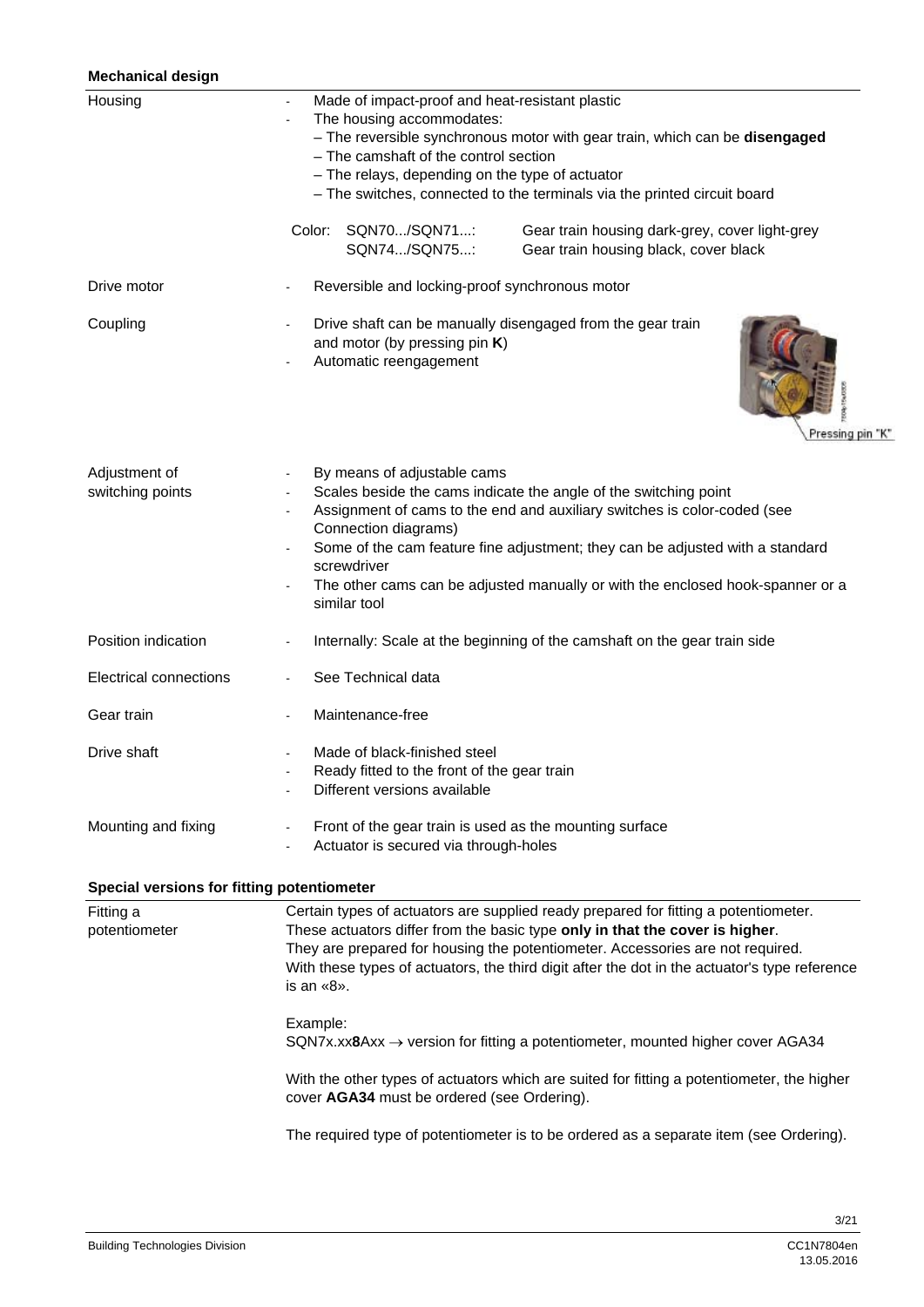#### **Type summary** (other types of actuators available on request)

| Diagram        | <b>Drive</b> | Running                               | Nominal                                                                                 | Holding | AS             | Relay          | Pot.           | Length of              | Types for mains voltage/   |                            | SQN7 replaces  |
|----------------|--------------|---------------------------------------|-----------------------------------------------------------------------------------------|---------|----------------|----------------|----------------|------------------------|----------------------------|----------------------------|----------------|
|                | shaft        | time                                  | torque                                                                                  | torque  | 7)             |                | 9) 10)         | housing <sup>1</sup> ) | mains frequency            |                            |                |
|                | 1)           | 2)                                    | 6)                                                                                      |         |                |                |                |                        | AC 230 V 4)                | AC 115 V $3)$              |                |
|                |              | for $90^\circ$                        | (max.)                                                                                  |         |                |                |                |                        | +10% -15%                  | +10% -15%                  |                |
| No.            | No.          | s                                     | Nm                                                                                      | Nm      | pcs.           | pcs.           |                | mm                     | 5060 Hz                    | 5060 Hz                    | type           |
|                |              |                                       | Actuators SQN70/counterclockwise rotation <sup>8)</sup>                                 |         |                |                |                |                        |                            |                            |                |
| 2              | 0            | 4                                     | 1.5                                                                                     | 0.7     | $\overline{2}$ | 2              | $\overline{a}$ | 117                    | SQN70.224A20               | $\overline{a}$             |                |
| $\overline{4}$ | 0            | 4                                     | 1.5                                                                                     | 0.7     | $\overline{2}$ | 3              | ---            | 117                    | SQN70.244A20               | ---                        | SQN30.121A2700 |
| 5              | 0            | 4                                     | 1.5                                                                                     | 0.7     | $\overline{2}$ | 3              | ---            | 117                    | SQN70.254A20               | $---$                      |                |
| 6              | $\pmb{0}$    | $\overline{4}$                        | 1.5                                                                                     | 0.7     | $\overline{c}$ | $\overline{a}$ | 10)            | 80                     | SQN70.264A20               | $---$                      | SQN30.101A2700 |
| 9              | 0            | $\overline{4}$                        | 1.5                                                                                     | 0.7     | $\overline{2}$ | $\mathbf{1}$   | ---            | 117                    | SQN70.294A20               | ---                        | SQN30.111A2700 |
| 2              | 0            | 6                                     | 1.5                                                                                     | 0.7     | $\overline{2}$ | $\overline{2}$ | ---            | 117                    | SQN70.324A20               | ---                        | SQN30.151A2700 |
| 2              | 0            | 12                                    | 2.5                                                                                     | 1.2     | $\mathbf 2$    | $\overline{2}$ | $\overline{a}$ | 117                    | SQN70.424A20               | $---$                      | $---$          |
| 5              | 0            | 12                                    | 2.5                                                                                     | 1.2     | $\overline{c}$ | 3              | $\overline{a}$ | 117                    | SQN70.454A20               | $---$                      | $---$          |
| 6              | 0            | 12                                    | 2.5                                                                                     | 1.2     | 2              | $\overline{a}$ | 10)            | 80                     | SQN70.464A20               | $---$                      | $\sim$         |
| 6              | 3            | 12                                    | 2.5                                                                                     | 1.2     | 2              | ---            | 10)            | 80                     | SQN70.464A23               | ---                        | $---$          |
| 2              | 0            | 30                                    | 2.5                                                                                     | 1.3     | 2              | 2              | $---$          | 117                    | SQN70.624A20               | ---                        | $---$          |
| 6              | 0            | 30                                    | 2.5                                                                                     | 1.3     | 2              | ---            | 10)            | 80                     | SQN70.664A20               | ---                        | SQN30.401A2700 |
| 6              | 3            | 30                                    | 2.5                                                                                     | 1.3     | $\overline{c}$ | $\overline{a}$ | 10)            | 80                     | SQN70.664A23               | $---$                      | SQN30.401A2730 |
|                |              |                                       | Actuators SQN70/counterclockwise rotation 8)/UL «Registered» for use in U.S. and Canada |         |                |                |                |                        |                            |                            |                |
| $\mathbf 0$    | 0            | 30                                    | 2.5                                                                                     | 1.3     | 1              | ---            | 10)            | 80                     | $---$                      | SQN70.603R10               | $---$          |
| $\Omega$       | 9            | 30                                    | 2,5                                                                                     | 1,3     | $\mathbf{1}$   | ---            | 10)            | 80                     | ---                        | SQN70.603R19               | $---$          |
|                |              | Actuators SQN71/clockwise rotation 8) |                                                                                         |         |                |                |                |                        |                            |                            |                |
| 4              | 0            | $\overline{\mathbf{4}}$               | 1.5                                                                                     | 0.7     | $\overline{2}$ | $\overline{2}$ | $\overline{a}$ | 117                    | SQN71.244A20               | $---$                      | SQN31.121A2700 |
| 6              | 0            | 4                                     | 1.5                                                                                     | 0.7     | $\overline{2}$ | $\overline{a}$ | 10)            | 80                     | SQN71.264A20               | ---                        | SQN31.101A2700 |
| 2              | 0            | 12                                    | 2.5                                                                                     | 1.2     | $\overline{2}$ | 2              | $---$          | 117                    | SQN71.424A20               | ---                        | $---$          |
| $\overline{4}$ | 0            | 12                                    | 2.5                                                                                     | 1.2     | $\overline{2}$ | $\overline{2}$ | $---$          | 117                    | SQN71.444A20               | $---$                      | $---$          |
| 6              | $\mathbf{1}$ | 12                                    | 2.5                                                                                     | 1.2     | $\overline{2}$ | $\overline{a}$ | 10)            | 80                     | SQN71.464A21               | $---$                      | $---$          |
| $\overline{2}$ | 3            | 30                                    | 2.5                                                                                     | 1.3     | 2              | $\overline{2}$ | $---$          | 117                    | SQN71.624A23               | ---                        | $---$          |
| 6              | 0            | 30                                    | 2.5                                                                                     | 1.3     | $\overline{2}$ | ---            | 10)            | 80                     | SQN71.664A20               | SQN71.664A10               | SQN31.401A2700 |
| 6              | 3            | 30                                    | 2,5                                                                                     | 1,3     | $\overline{2}$ | ---            | 9)             | 117                    | SQN71.669A23               | ---                        | ---            |
| 9              | $\Omega$     | 30                                    | 2.5                                                                                     | 1.3     | 2              | $\mathbf{1}$   | $\overline{a}$ | 117                    | SQN71.694A20               | $\frac{1}{2}$              | $---$          |
|                |              |                                       | Actuators SQN71/clockwise rotation 8/UL «Registered» for use in U.S. and Canada         |         |                |                |                |                        |                            |                            |                |
| 0              | 9            | 12                                    | 2.5                                                                                     | 1.2     | $\mathbf{1}$   | $---$          | 10)            | 80                     | ---                        | SQN71.403R19               |                |
| $\mathbf 0$    | 0            | 30                                    | 2.5                                                                                     | 1.3     | $\mathbf{1}$   | ---            | 10)            | 80                     | ---                        | SQN71.603R10               | $---$          |
| $\mathbf 0$    | 9            | 30                                    | 2.5                                                                                     | 1.3     | $\mathbf{1}$   | ---            | 10)            | 80                     | ---                        | SQN71.603R19               | ---            |
| $\mathbf 0$    | 0            | 30                                    | 2.5                                                                                     | 1.3     | $\mathbf{1}$   | $---$          | 9)             | 84                     | $\overline{a}$             | SQN71.608R10 <sup>5)</sup> | $---$          |
| $\Omega$       | 0            | 30                                    | 2.5                                                                                     | 1.3     | $\mathbf{1}$   | $\overline{a}$ | 9)             | 84                     | SQN71.608R20 <sup>5)</sup> | ---                        | $---$          |

The UL-registered types of actuators

• also meet CE requirements

• are of the same basic design as the equivalent standard types

The only difference between the standard versions and the UL-registered versions is the use of other materials, especially plastics. In addition, the UL-registered versions are supplied complete with an adapter for use in the U.S. and Canada (see Dimensions).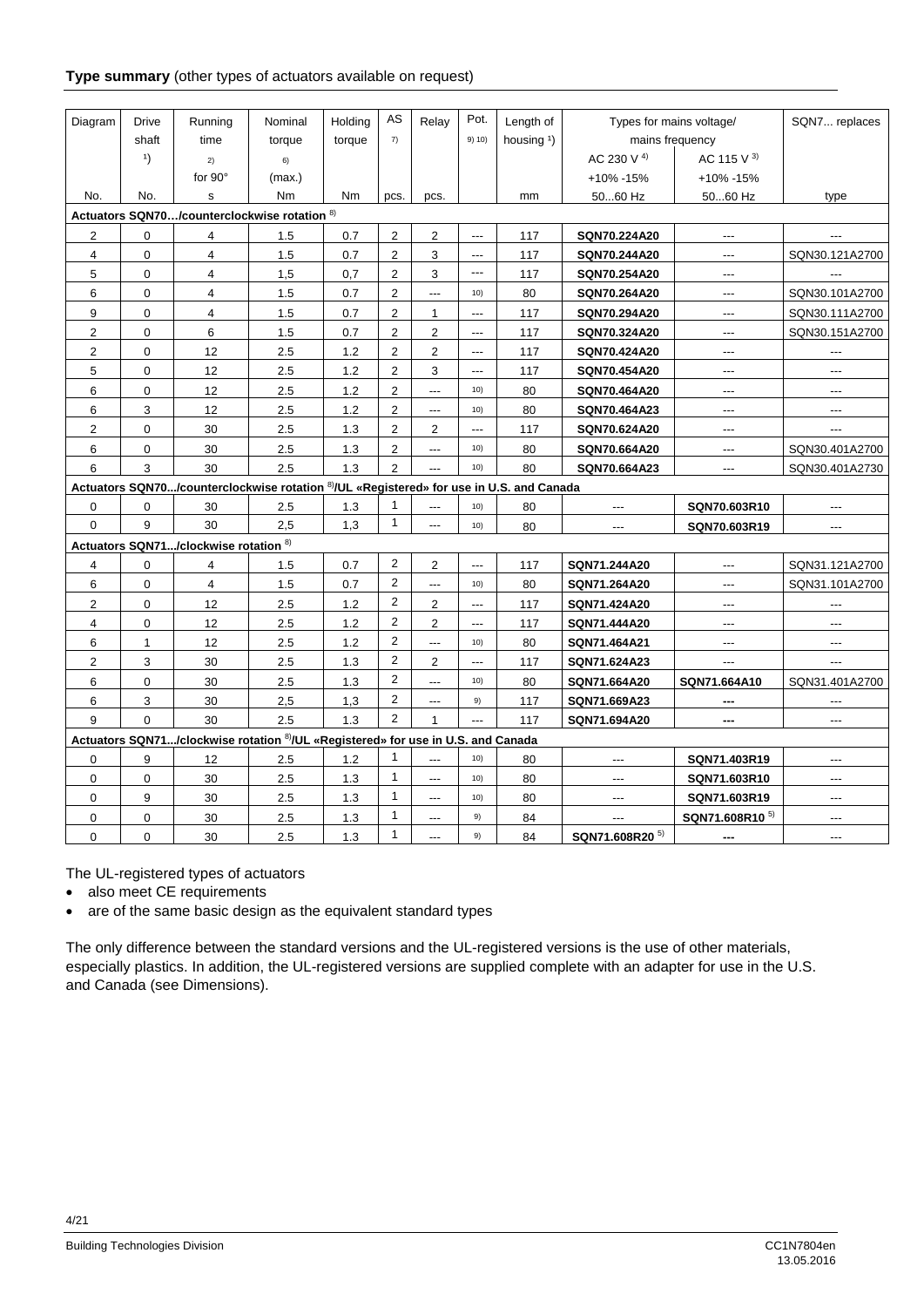#### **Type summary / cont'd** (other types of actuators available on request)

| Diagram        | <b>Drive</b> | Running                               | Nominal                                      | Holding   | AS             | Relay          | Pot.   | Length of             | Types for mains voltage/ |                 | <b>SON7</b> |
|----------------|--------------|---------------------------------------|----------------------------------------------|-----------|----------------|----------------|--------|-----------------------|--------------------------|-----------------|-------------|
|                | shaft        | time                                  | torque                                       | torque    | 7)             |                | 9) 10) | housing $\frac{1}{2}$ |                          | mains frequency | replaces    |
|                | 1)           | 2)                                    | 6)                                           |           |                |                |        |                       | AC 230 V <sup>4)</sup>   | AC 115 V $3)$   |             |
|                |              | for $90^\circ$                        | (max.)                                       |           |                |                |        |                       | $+10\% -15\%$            | +10% -15%       |             |
| No.            | No.          | s                                     | Nm                                           | <b>Nm</b> | pcs.           | pcs.           |        | mm                    | 5060 Hz                  | 5060 Hz         | type        |
|                |              |                                       | Actuators SQN74/counterclockwise rotation 8) |           |                |                |        |                       |                          |                 |             |
| 5              | 1            | 4                                     | 1,5                                          | 0,7       | 4              | 3              | 9)     | 115                   | SQN74.254A21             | ---             |             |
| 9              | 1            | 4                                     | 1.5                                          | 0.7       | $\overline{2}$ |                | 9)     | 115                   | SQN74.294A21             | ---             | ---         |
|                |              | Actuators SQN75/clockwise rotation 8) |                                              |           |                |                |        |                       |                          |                 |             |
| $\overline{2}$ | 1            | 4                                     | 1.5                                          | 0.7       | $\overline{2}$ | $\overline{2}$ | $---$  | 115                   | SQN75.224A21             | ---             | ---         |
| $\overline{2}$ | 6            | 4                                     | 1.5                                          | 0.7       | 4              | $\overline{2}$ | ---    | 115                   | SQN75.224A26             | ---             | ---         |
| 4              | 1            | 4                                     | 1.5                                          | 0.7       | 2              | 3              | $---$  | 115                   | SQN75.244A21             | ---             | ---         |
| 4              | 6            | 4                                     | 1.5                                          | 0.7       | $\overline{2}$ | 3              | ---    | 115                   | SQN75.244A26             | ---             | ---         |
| 9              | 1            | 4                                     | 1.5                                          | 0.7       | 2              | 1              | 9)     | 115                   | SQN75.294A21             | ---             | ---         |
| 9              | 1            | 4                                     | 1.5                                          | 0.7       | 4              | $\overline{1}$ | 9)     | 115                   | SQN75.294A26             | ---             | $---$       |
| F              | 1            | 12                                    | 2.5                                          | 1.2       | 4              | 2              | ---    | 115                   | SQN75.4F6A21             | ---             | ---         |
| 2              | 1            | 12                                    | 2.5                                          | 1.2       | $\overline{2}$ | $\overline{2}$ | ---    | 115                   | SQN75.424A21             | ---             | ---         |
| 9              | 1            | 12                                    | 2.5                                          | 1.2       | 2              | $\overline{ }$ | 9)     | 115                   | SQN75.494A21             | ---             | ---         |
| 2              | 6            | 23                                    | 2.5                                          | 1.2       | 4              | $\overline{2}$ | ---    | 115                   | SQN75.524A26             | ---             | ---         |
| 6              | 6            | 30                                    | 2.5                                          | 1.3       | 4              | ---            | 9)     | 115                   | SQN75.664A26             | ---             | ---         |
| 9              | 1            | 30                                    | 2.5                                          | 1.3       | 2              |                | 9)     | 115                   | SQN75.694A21             | ---             | $- - -$     |

#### Legend

<sup>1</sup>) See Dimensions

<sup>2</sup>) At 60 Hz, running times are about 20% shorter

3) AC 115 V +10%/-15% possible, but in the case of undervoltage, torque is reduced by about 20%

4) AC 230 V +10%/-15% possible, but in the case of undervoltage, torque is reduced by about 20%

5) On request

6) Under nominal conditions; under extreme conditions (e.g. +60 °C, AC 230 V –15%) approx. –25%

7) Auxiliary switches (in addition to the 2 end switches)

8) When facing the drive shaft and when control voltage is supplied to end switch I

9) Suited for direct fitting of potentiometer (see Fitting a potentiometer)

10) Suited for fitting potentiometer. Cover AGA34 to be ordered as a separate item

#### **Ordering**

**Actuator** see Type reference

**Potentiometer ASZ...** See Data Sheet N7921 see Mounting Instruction M7921



#### **Mounting kit** AGA70.3

- For mounting the SQN70.../SQN71... in place of the SQN3...

- Fitted to the SQN70.../SQN71... with a self-tapping screw (included as standard)



**Cover AGA34 AGA34** - For SQN70…/SQN71… backfitting with potentiometer ASZxx.3x

Building Technologies Division CC1N7804en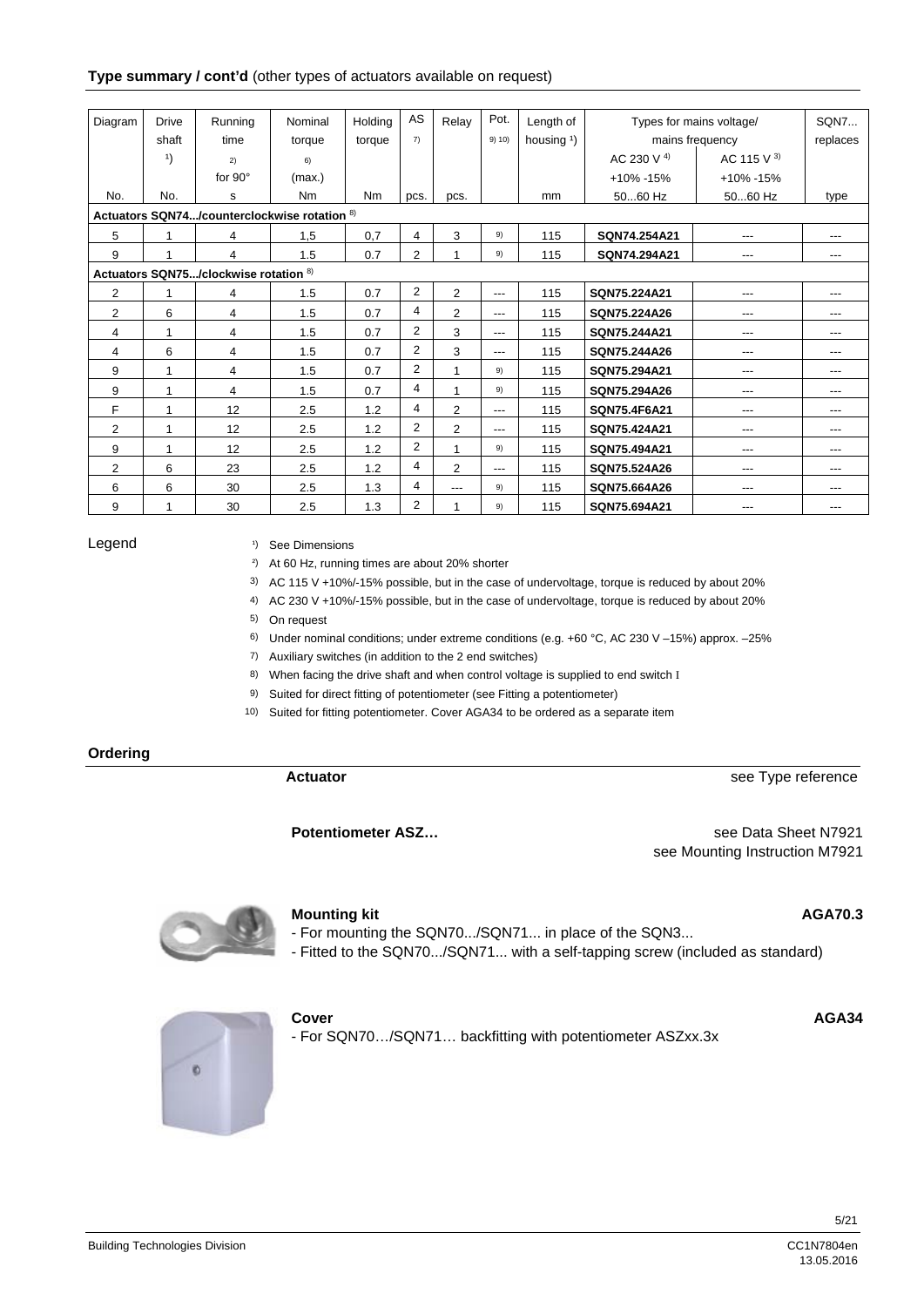#### **Technical data**

General actuator data

#### **Actuator**

| Mains voltage                           | AC 230 V -15% +10%                                    |  |  |  |
|-----------------------------------------|-------------------------------------------------------|--|--|--|
|                                         | AC 115 V - 15% + 10%                                  |  |  |  |
| Mains frequency                         | 5060 Hz ±6%                                           |  |  |  |
| Drive motor                             | Synchronous motor                                     |  |  |  |
| Power consumption                       | 6 VA                                                  |  |  |  |
| Angular adjustment                      | Max. 160°, scale range 0130°                          |  |  |  |
| Mounting position                       | Optional                                              |  |  |  |
| Degree of protection                    |                                                       |  |  |  |
| All types                               | IP40 to DIN 40050, provided adequate                  |  |  |  |
|                                         | cable entries and fixing screws are used              |  |  |  |
| SQN74/SQN75                             | IP20 to DIN 40050, provided lateral                   |  |  |  |
|                                         | knockout hole for cable is used                       |  |  |  |
| Safety class                            |                                                       |  |  |  |
| SQN70/SQN71                             | II to DIN EN 60730                                    |  |  |  |
| SQN74/SQN75                             | I to DIN EN 60730                                     |  |  |  |
| Cable entry                             |                                                       |  |  |  |
| SQN70/SQN71                             | Insertable threaded cable gland holder for            |  |  |  |
|                                         | 2 x Pg9, no locknut required                          |  |  |  |
|                                         |                                                       |  |  |  |
| SQN74/SQN75                             | Openings for locknut for fixing cable glands          |  |  |  |
|                                         | Type of locknut                                       |  |  |  |
|                                         | M Pg9 DIN 46320 MS<br>$1 \times Pg9$                  |  |  |  |
|                                         | $1 \times$ Pg11<br>M Pg11 DIN 46320 MS                |  |  |  |
|                                         | Additional lateral knockout hole for loose            |  |  |  |
|                                         | introduction of 2 cables with a maximum               |  |  |  |
|                                         | dia. of 6 mm, cable strain relief to be               |  |  |  |
|                                         | provided by the user (also see Degree of              |  |  |  |
|                                         | protection)                                           |  |  |  |
|                                         | Pg glands and locknuts are not part of the            |  |  |  |
|                                         | delivery                                              |  |  |  |
| Cable connections                       | Screw terminals for min. 0.5 mm <sup>2</sup> and max. |  |  |  |
|                                         | 2.5 mm <sup>2</sup> cross-sectional area              |  |  |  |
| Ferrules                                | Matching the dia. of the stranded wire                |  |  |  |
| Direction of rotation                   | See Type summary                                      |  |  |  |
| Nominal and holding torque              | See Type summary                                      |  |  |  |
| <b>Running times</b>                    | See Type summary                                      |  |  |  |
| Load changes with continuous rated load | Typically 500,000                                     |  |  |  |
| Weight (average)                        | Approx. 500 g                                         |  |  |  |
| On time                                 | 60% max. 3 min. continuous operation                  |  |  |  |
| Backlash between drive motor            |                                                       |  |  |  |
| and drive shaft                         |                                                       |  |  |  |
| As supplied                             | ≤1.2° ±0.3°                                           |  |  |  |
| After 250,000 cycles                    | ≤1.5° ±0.3°                                           |  |  |  |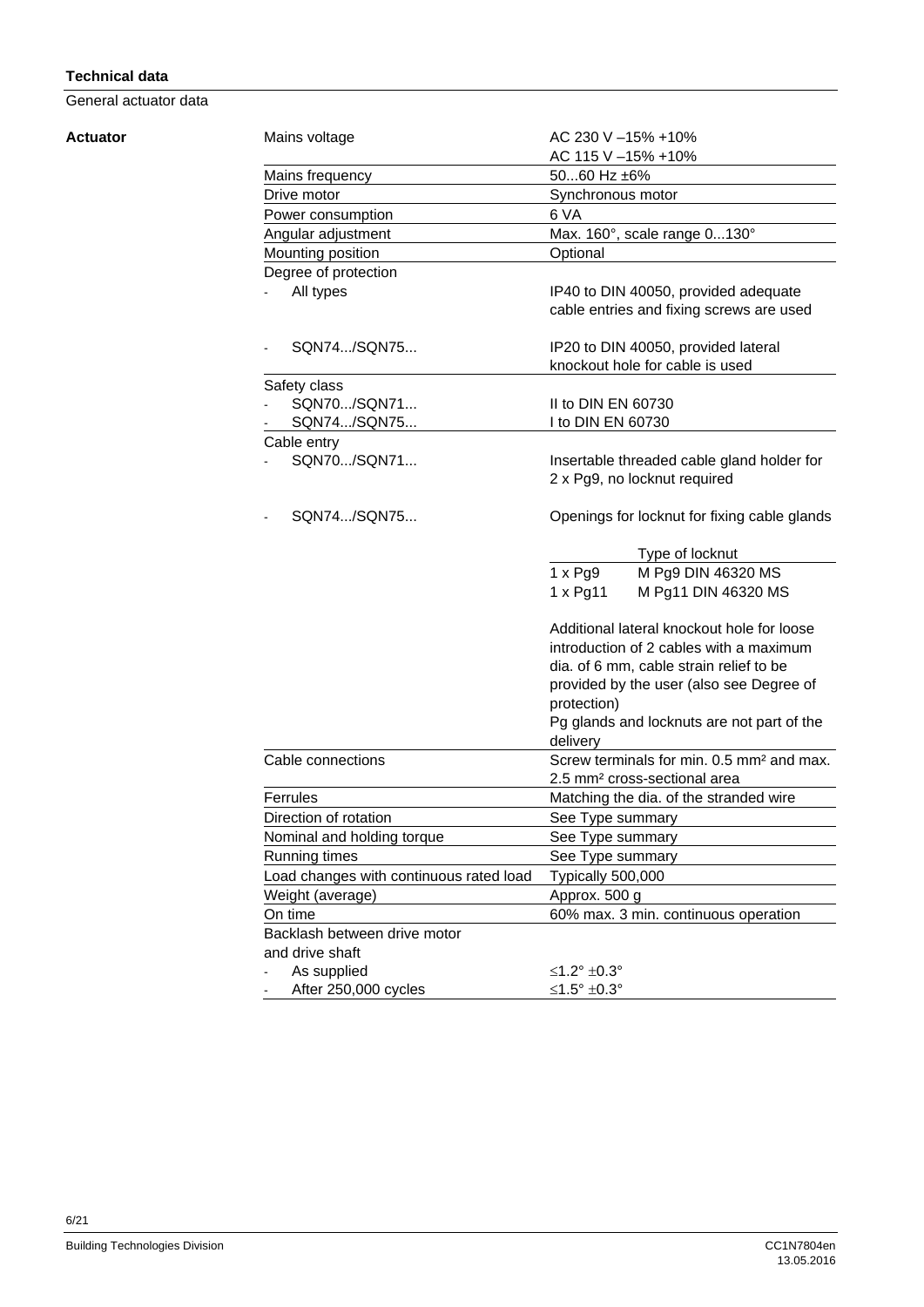#### **End and auxiliary switches**

| Number of end switches |                                                          | $\overline{2}$                      |  |  |
|------------------------|----------------------------------------------------------|-------------------------------------|--|--|
|                        | Number of auxiliary switches                             | See Type summary                    |  |  |
|                        | Actuation                                                | Via camshaft, color-coded cams (see |  |  |
|                        |                                                          | Connection diagrams)                |  |  |
|                        |                                                          | Switches with fine adjustment       |  |  |
|                        |                                                          | SQN70/SQN71: II and III             |  |  |
|                        |                                                          | SQN74/SQN75: III and IV             |  |  |
|                        | <b>Breaking voltage</b>                                  | AC 24250 V                          |  |  |
|                        | Adjustment of cams                                       |                                     |  |  |
|                        | Without fine adjustment                                  | $1^{\circ}$                         |  |  |
|                        | With fine adjustment                                     | Infinitely                          |  |  |
|                        | Max. perm. amperage at $cos \varphi = 0.9$ :             |                                     |  |  |
|                        | (values in parentheses: short-time peaks for max. 0.5 s) |                                     |  |  |
|                        | Connection diagram $\circledcirc$                        |                                     |  |  |
|                        | $-$ Terminals 1, 2, 3, 4                                 | 0.5A                                |  |  |
|                        | $-$ Terminals 5, 6, 7                                    | 1 A (7 A)                           |  |  |
| $\bullet$              | Connection diagram $\mathbb U$                           |                                     |  |  |
|                        | $-$ Terminals 1, 2, 6, 7                                 | 0.5A                                |  |  |
|                        | - Terminals 3, 4                                         | 1 A (7 A)                           |  |  |
| $\bullet$              | Connection diagram 2                                     |                                     |  |  |
|                        | $-$ Terminals 1, 2, 3, 8                                 | 0.5A                                |  |  |
|                        | - Terminal 4, 5                                          | 2 A (14 A)                          |  |  |
|                        | - Terminal 6, 7                                          | 1 A (7 A)                           |  |  |
| ٠                      | Connection diagram 3                                     |                                     |  |  |
|                        | - Terminals 1, 2, 3, 8, 11                               | 0.5A                                |  |  |
|                        | - Terminals 4, 5, 7, 10                                  | 1 A (7 A)                           |  |  |
|                        | Connection diagram $\Phi$                                |                                     |  |  |
|                        | - Terminals 1, 3, 8                                      | 0.5A                                |  |  |
|                        | - Terminal 4, 5                                          | 3 A (14 A)                          |  |  |
|                        | - Terminal 6, 7                                          | 1 A (7 A)                           |  |  |
| ٠                      | Connection diagram 5                                     |                                     |  |  |
|                        | $-$ Terminals 1, 2, 3, 8                                 | 0.5A                                |  |  |
|                        | - Terminal 4, 5                                          | 2 A (14 A)                          |  |  |
|                        | $-$ Terminal 6, 7                                        | 1 A (7 A)                           |  |  |
|                        | Connection diagram $\circledcirc$                        |                                     |  |  |
|                        | - Terminals 1, 2, 3, 4, 5                                | 0.5A                                |  |  |
|                        | $-$ Terminal 6, 7, 8                                     | 1 A (7 A)                           |  |  |
|                        | Connection diagram 9                                     |                                     |  |  |
|                        | - Terminals 1, 2, 3, 4, 5, 8                             | 0.5A                                |  |  |
|                        | - Terminal 6, 7                                          | 1 A (7 A)                           |  |  |
|                        | Connection diagram (F)                                   |                                     |  |  |
|                        |                                                          | 0.5A                                |  |  |
|                        | - Terminals 27                                           | 1 A (7 A)                           |  |  |
|                        | - Terminals 1, 8, 9                                      |                                     |  |  |
|                        | Connection diagram (K)                                   | 0.5A                                |  |  |
|                        | - Terminals 1, 2                                         |                                     |  |  |
|                        | - Terminals 3, 4, 5, 6, 7, 8                             | 1 A (7 A)                           |  |  |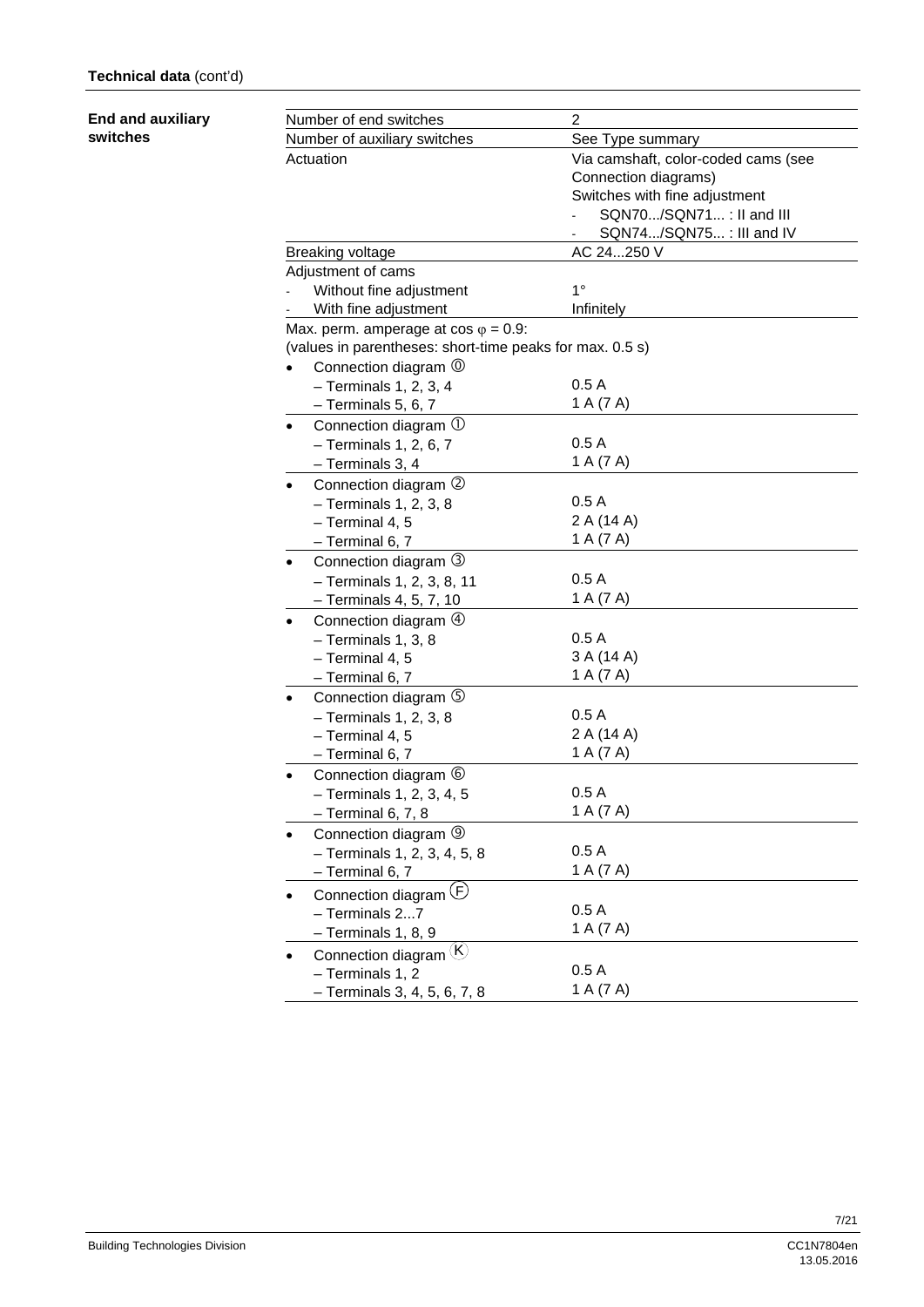#### **Environmental conditions**

| <b>Storage</b>        | DIN EN 60721-3-1 |
|-----------------------|------------------|
| Climatic conditions   | Class 1K3        |
| Mechanical conditions | Class 1M2        |
| Temperature range     | $-20+60$ °C      |
| Humidity              | $<$ 95% r.h.     |
| <b>Transport</b>      | DIN EN 60721-3-2 |
| Climatic conditions   | Class 2K2        |
| Mechanical conditions | Class 2M2        |
| Temperature range     | $-50+60$ °C      |
| Humidity              | $<$ 95% r.h.     |
| <b>Operation</b>      | DIN EN 60721-3-3 |
| Climatic conditions   | Class 3K5        |
| Mechanical conditions | Class 3M2        |
| Temperature range     | $-20+60 °C$      |
| Humidity              | <95% r.h.        |



#### **Caution!**

**Condensation, formation of ice and ingress of water are not permitted!** 

#### **Function**

Replacement of SQN30.../SQN31... A synchronous motor drives the camshaft via a gear train. The camshaft actuates the end and auxiliary switches. Using the associated cam, the switching position of each end and auxiliary switch can be adjusted within the working range. Some of the actuator versions are equipped with electronic modules, which perform auxiliary functions in connection with the end and auxiliary switches, or with external devices, such as controllers (see Connection diagrams). The functions and technical data of both lines of actuators SQN70.../SQN71... and SQN74.../SQN75... are nearly identical.

The *Type summary* contains actuators type **SQN3...,** which can be replaced by SQN70.../SQN71... with the help of a mounting kit (see Ordering).

The **SQN30...** and **SQN31...** contained in the *Type summary*

- See SQN7... AC 230 V versions
- are versions **with no** facility for fitting a potentiometer (see Data Sheet N7808)

Mechanical adaptations are not normally required. To be noted are the different terminal assignments used with the 2 lines of actuators.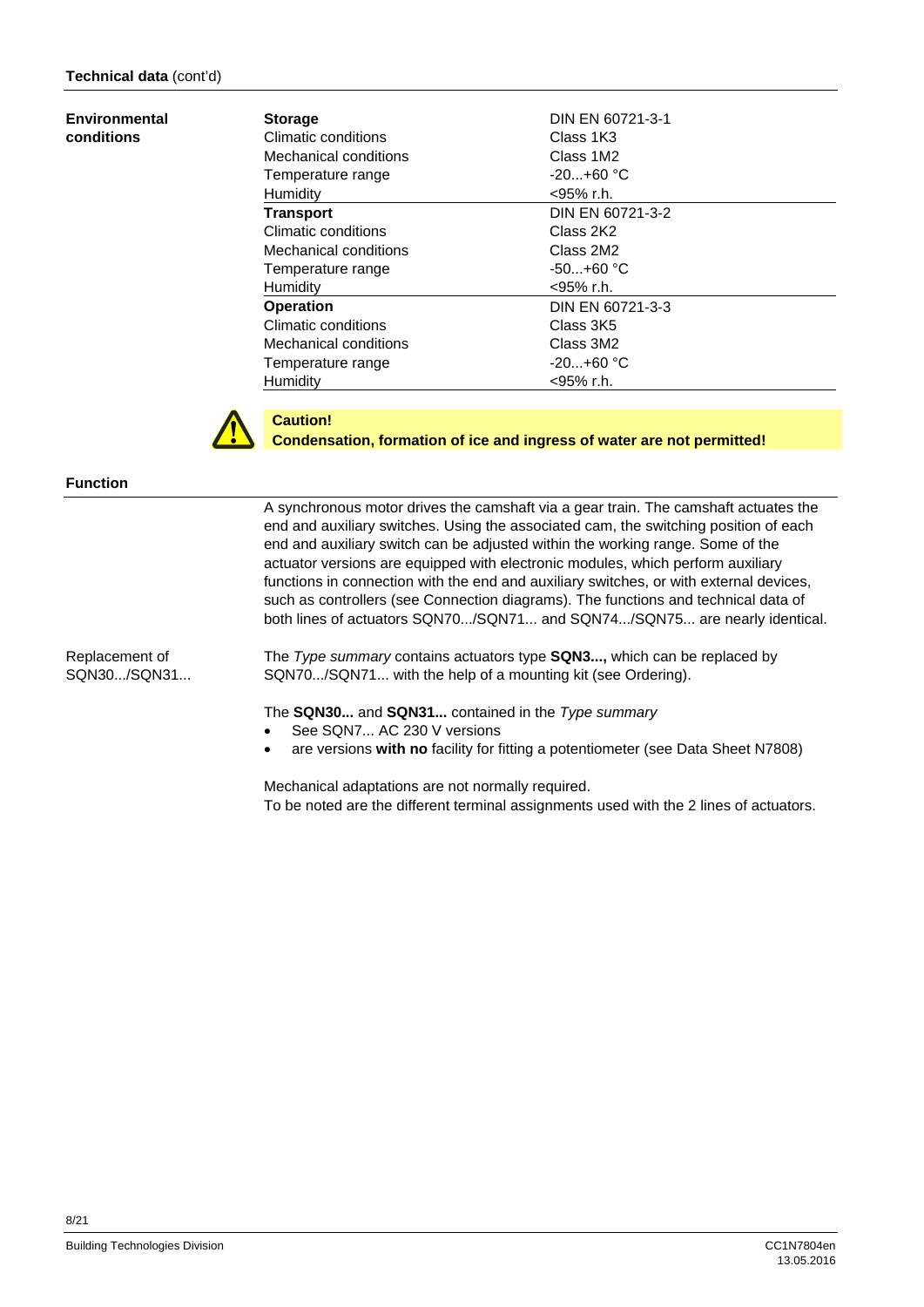#### **Connection diagrams**

- Note! The following connection diagrams show the start position as supplied:
	- End switch position II CLOSE
	- Dead

#### **No. LGB22.../LGB32.../LME22.../LME23.../LMG22...**

#### **2-stage or modulating operation prepurging at nominal load position (NL)**

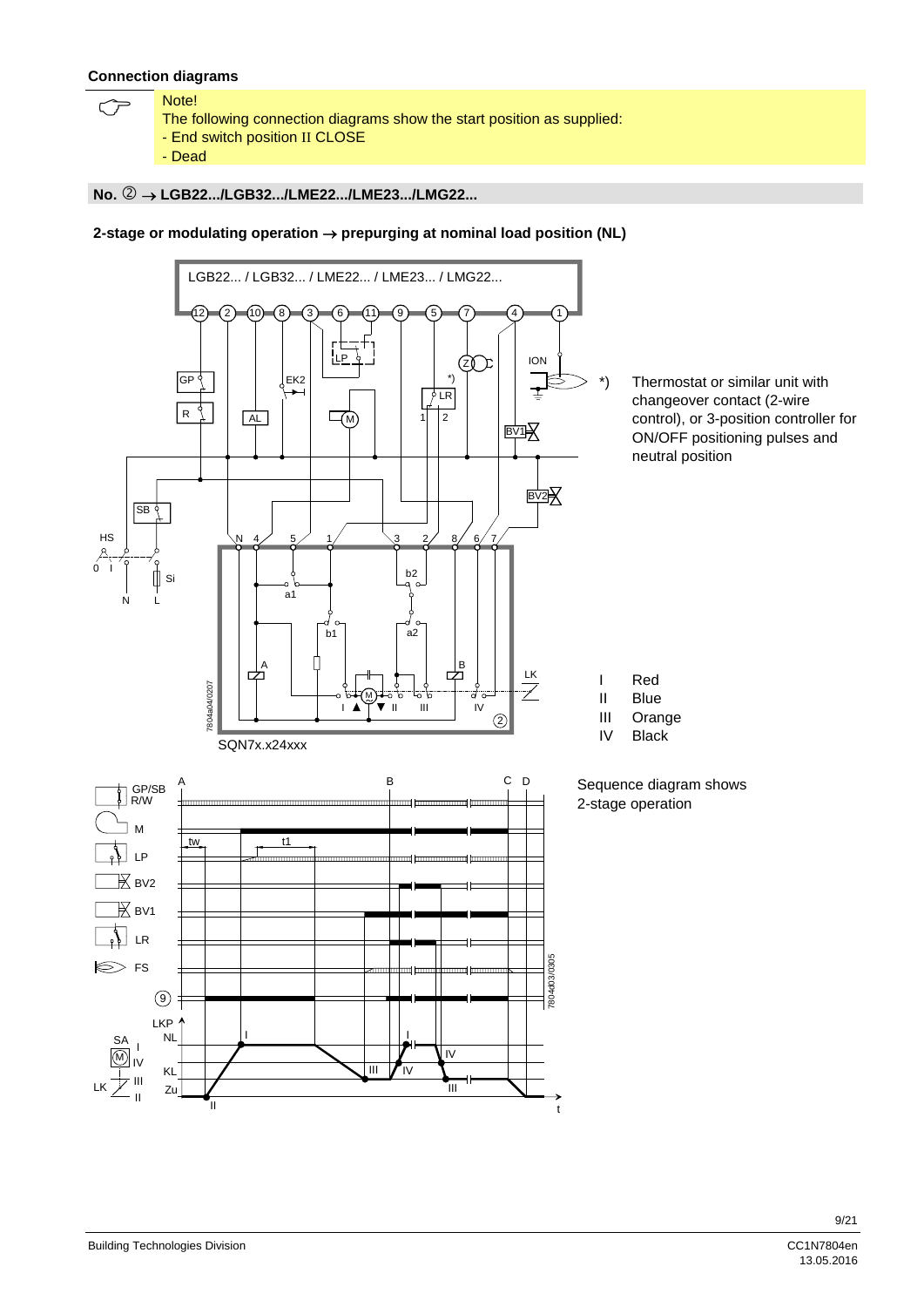#### **No. LOA24.../LOA25.../LOA26.../LOA28.../LOA36.../LMO24.../LMO44...**

#### $2$ -stage operation  $\rightarrow$  prepurging at low-fire position (KL)

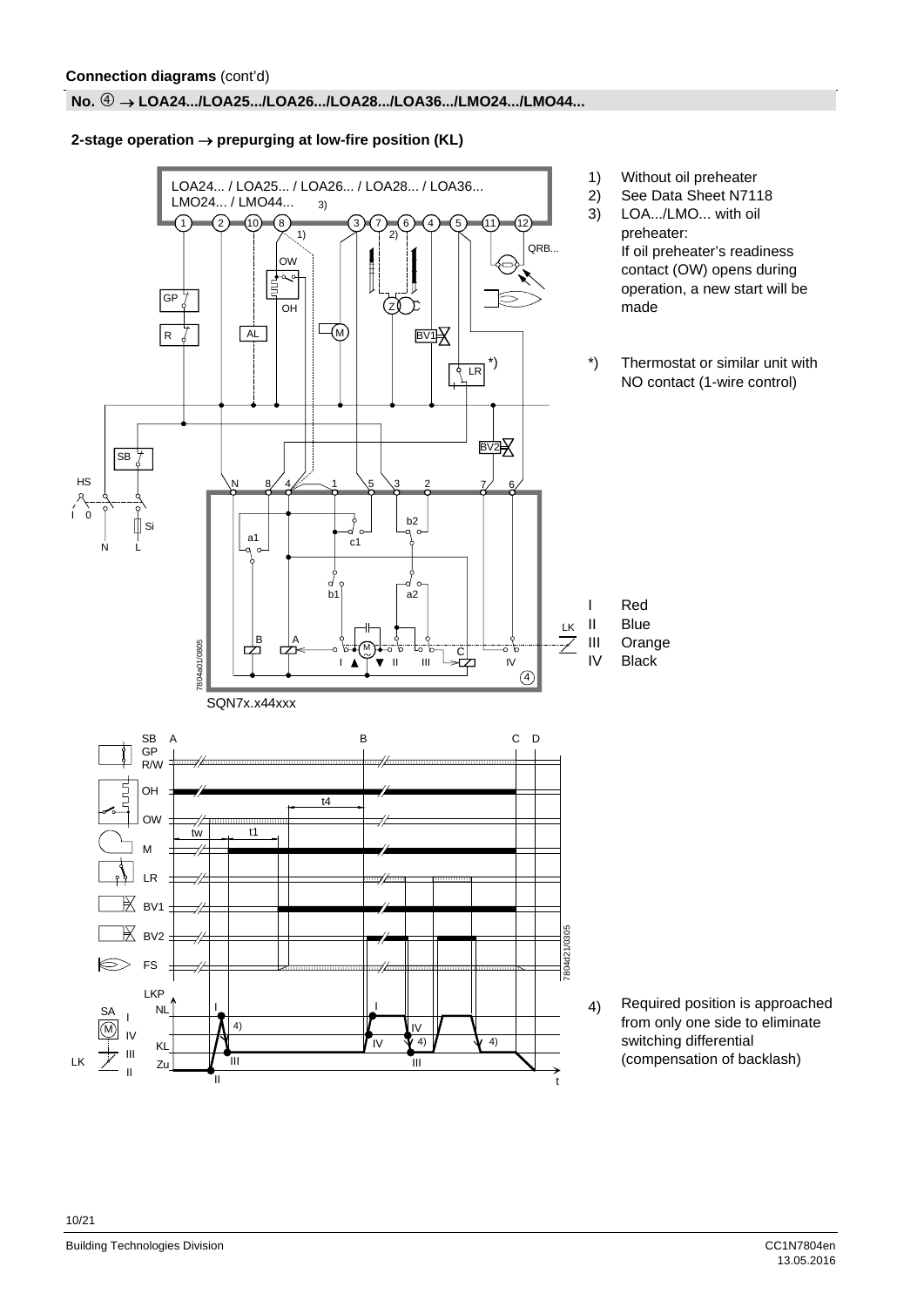**No.** ⊕ → LGB21.../LME21.../LMG21...

#### **2-stage operation prepurging at low-fire position (KL)**

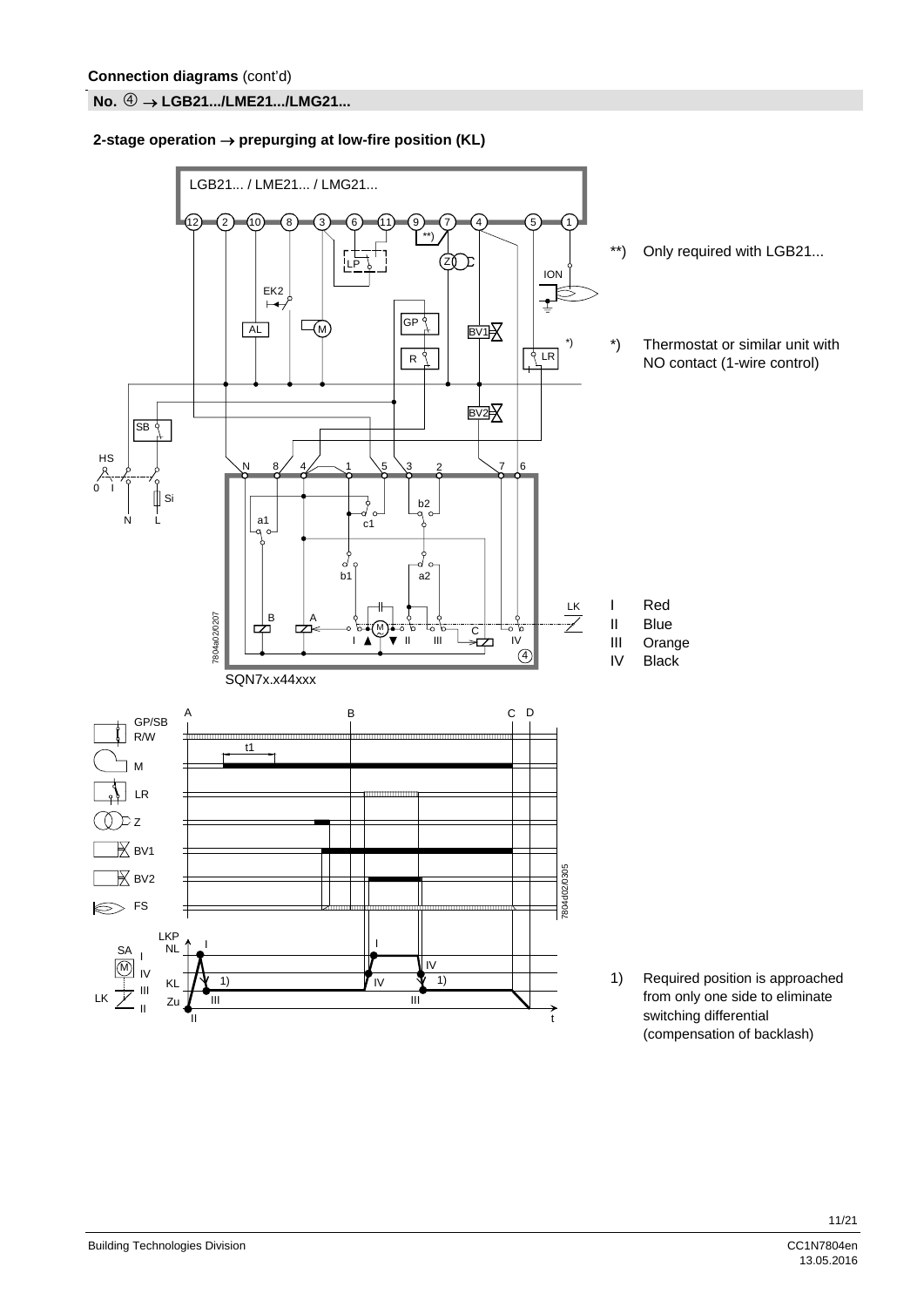#### **No. LME22.../LME23.../LGB22.../LGB32.../LMG22...**

#### $2$ -stage operation  $\rightarrow$  prepurging at nominal load position (NL)

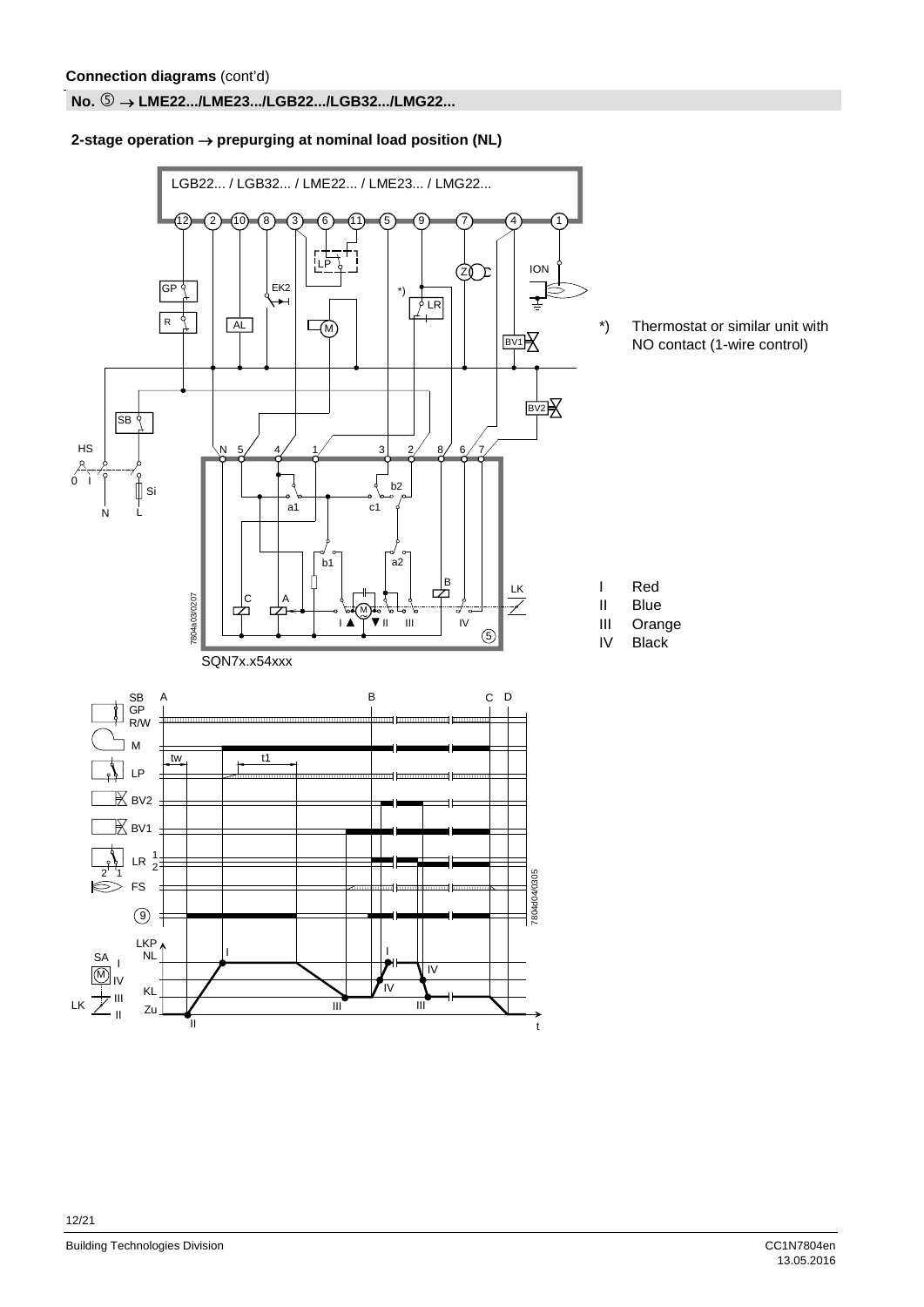**No. LFL.../LGK16.../LAL.../LOK16...** 

#### LFL... / LGK16... / LAL... / LOK16...  $(20)$   $(10)$   $(8)$   $(18)$ 1 2 9 11 8 19  $LR$ **SB**  $\overline{1}$ \*) Thermostat or similar unit with **BV1** ′∙ changeover contact or 3-position controller for ON/OFF positioning pulses and neutral position \*\*) In the case of modulating operation, fuel valve (BV2) is replaced by a gas control valve \*\*) (RV) BV2 HS N  $\setminus$ 1  $\setminus$ 2  $3 \searrow 4 \searrow 5$  |7 6 8 I 0 Si  $\overline{N}$ LK  $\overline{\mathscr{S}}$ M Red I  $\blacksquare$ 805 Blue II 7804a06/0805 Orange 804a06/ III 6 IV Black SQN7x.x64xxx C B C D A  $\vert$  R M1 M2  $\bigcirc$   $z$ Program sequence diagram shows modulating operation.  $\mathbb{K}$  BV1 t1 LR  $\overrightarrow{ }$   $\overrightarrow{ }$  $\overline{\mathbb{R}}$  RV\*\* 7804d06/0305 7804d06/0305 FS LKP, SA  $\binom{1}{k}$ NL I I I IV LK \*\* KL III III III

t

#### 2-stage or modulating operation → prepurging at nominal load position (NL)

II

RV

\*\*

Zu īı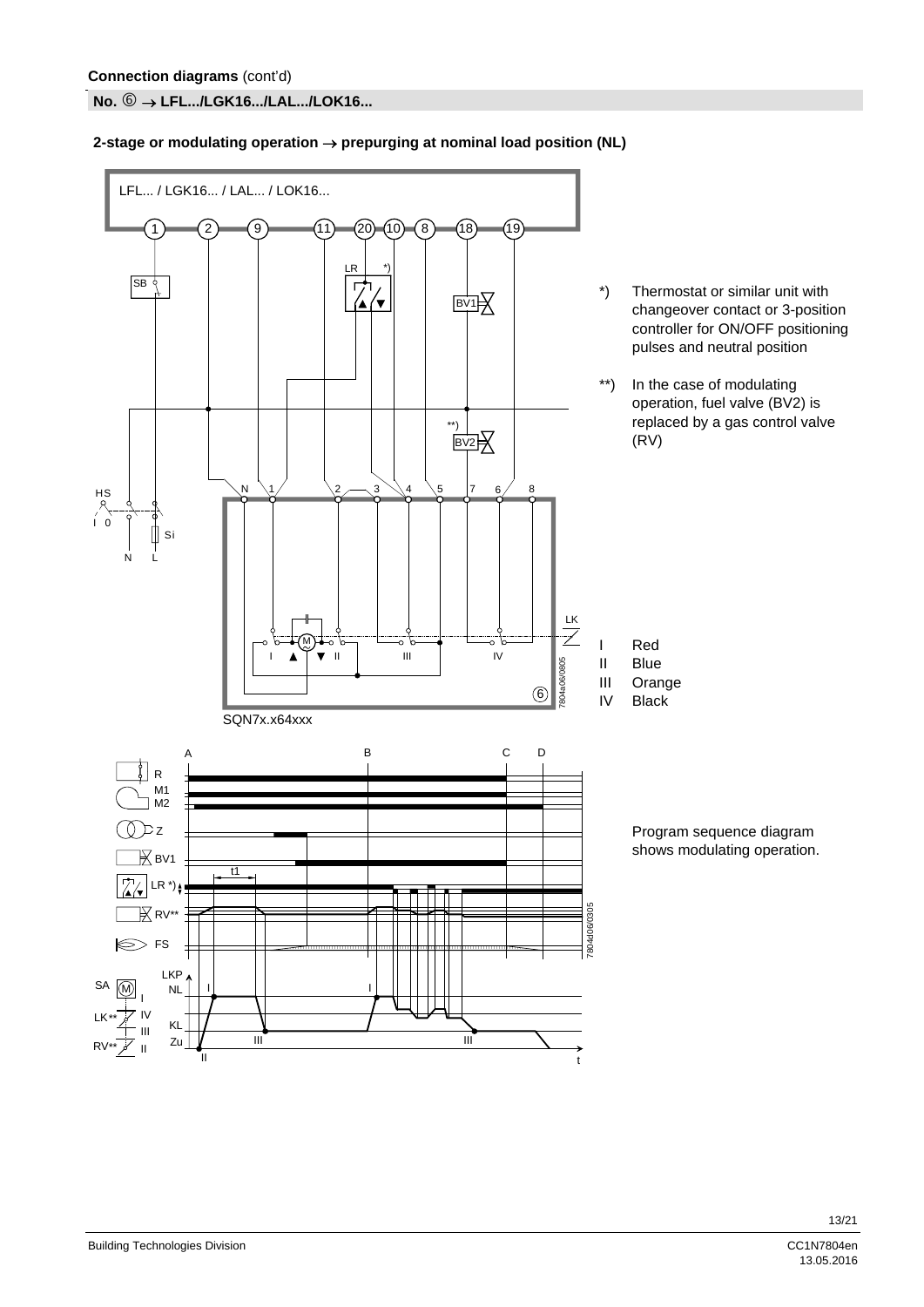**No. <sup>⑨</sup> → LOA.../LMO24.../LMO44...** 

**2-stage operation**  $\rightarrow$  **prepurging at low-fire position (KL)** 

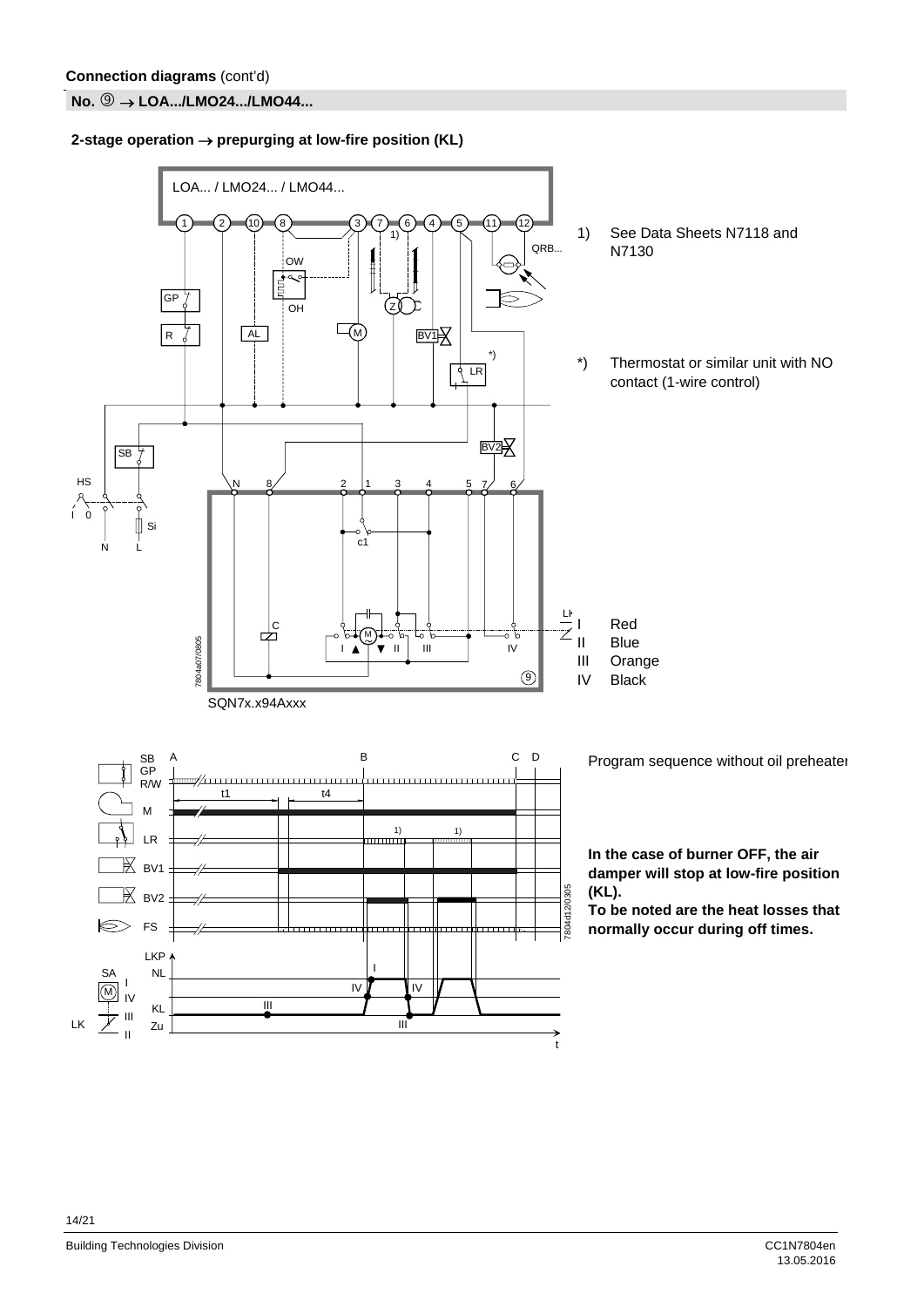**No. LFL.../LGK16.../LAL.../LOK16...** 

#### **2-stage operation prepurging at nominal load position (NL)**



13.05.2016

\*) Thermostat or similar unit with NO contact (1-wire control)

I Red

- II Blue
- III Orange
- IV Black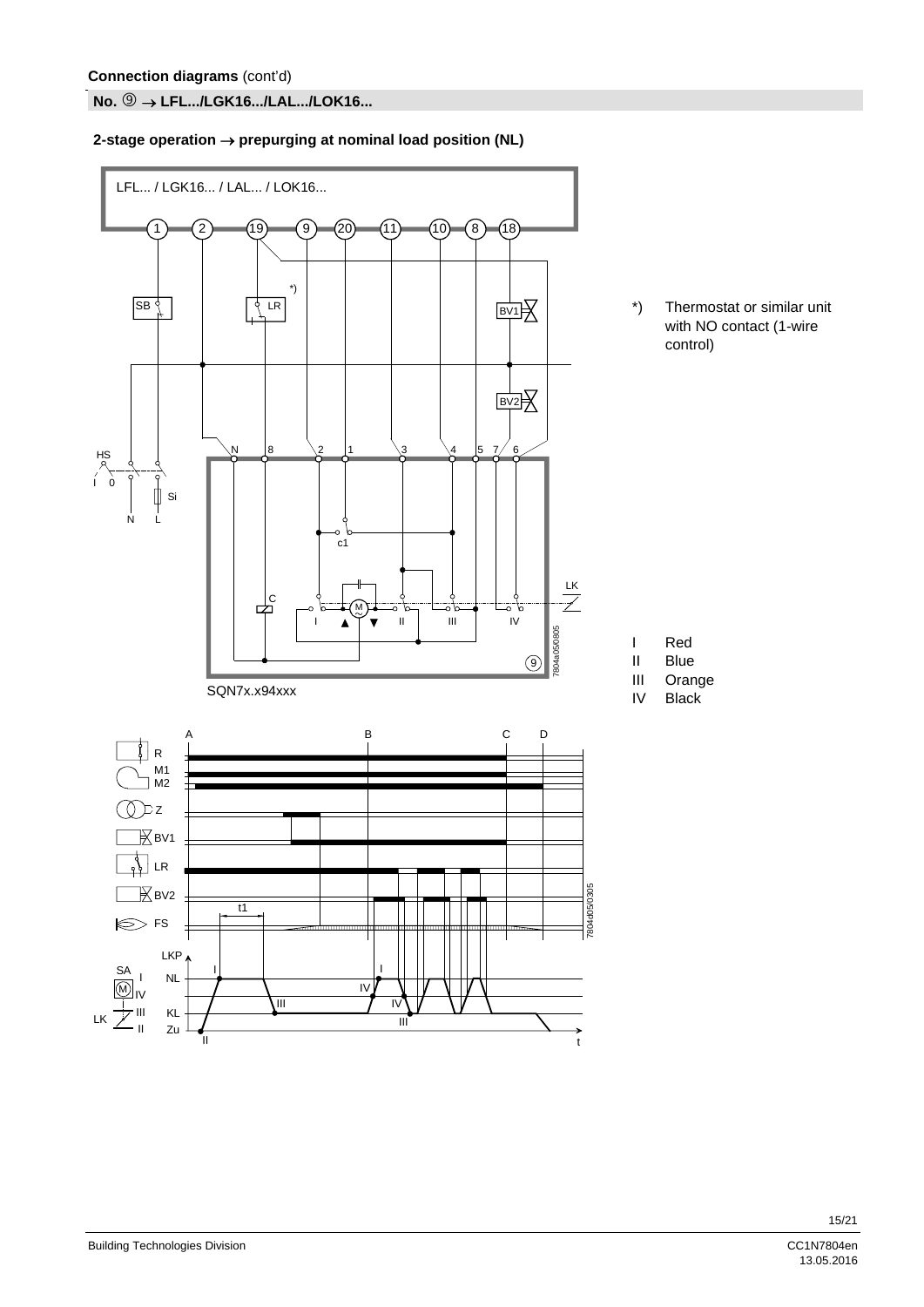### $\overline{\mathsf{No}}$ .  $\overline{\mathbb{C}}$   $\rightarrow$  LAL.../LFL...



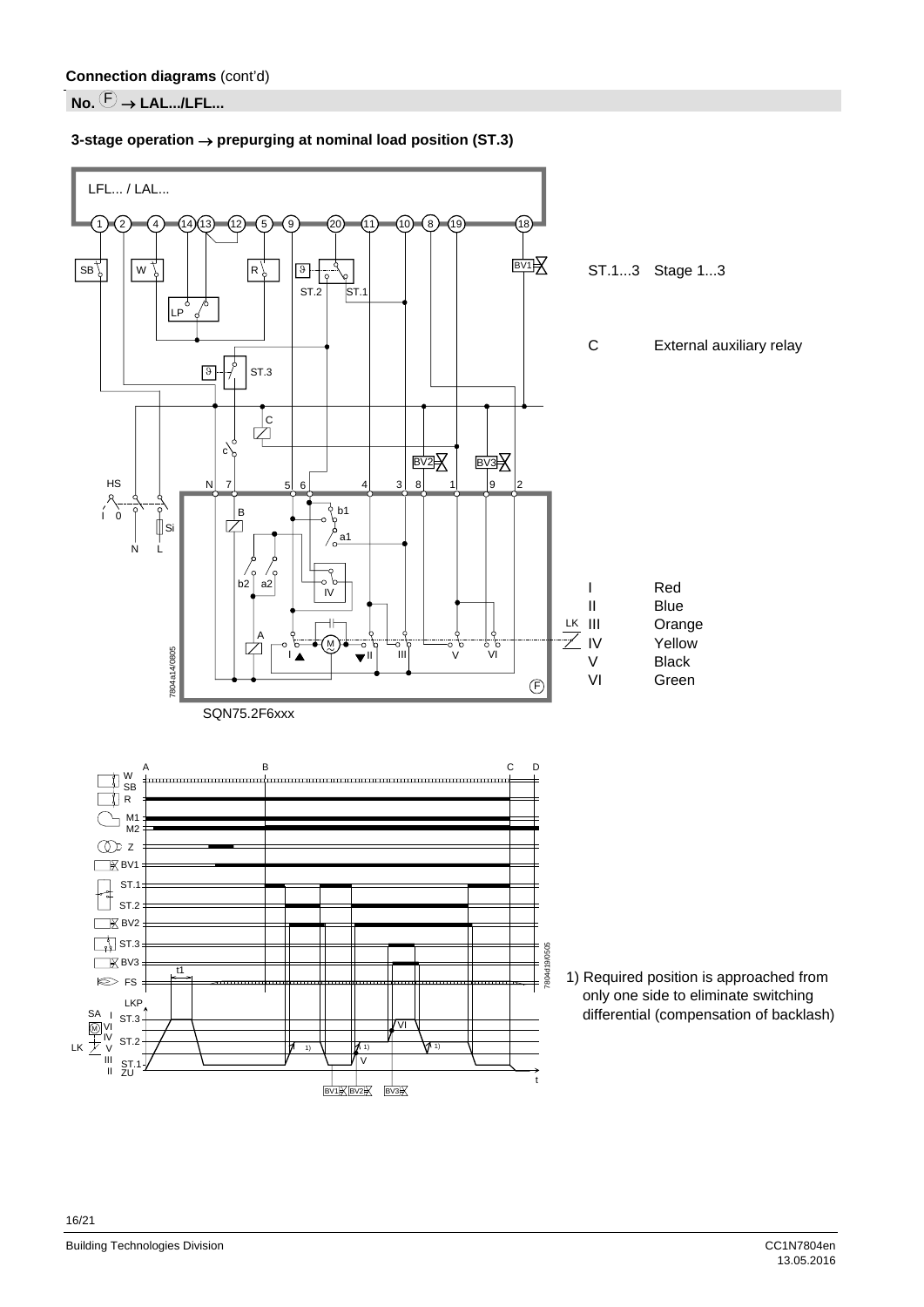







| ea |
|----|
|    |

- II Blue
- III Orange IV Black

Building Technologies Division CC1N7804en<br>13.05.2016 - 13.05.2016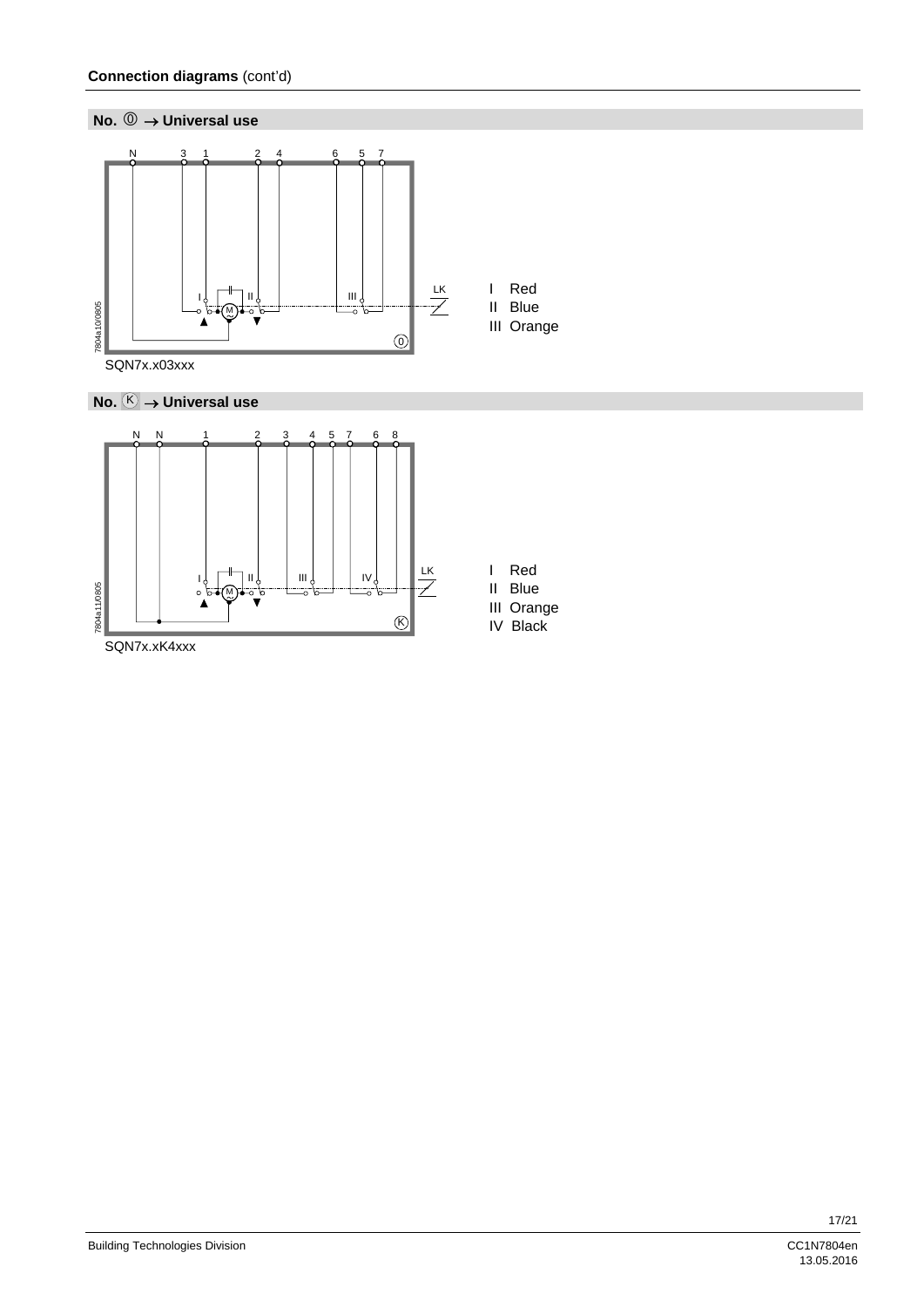#### **No. ① → TMG740/TMO720**

#### **2-stage operation prepurging at nominal load position «NL»**





1) TMO720 terminal no. 6 TMG740 terminal no. 21

- 2) Cams of auxiliary switches III and IV rigidly connected
- I Red
- II Blue
- III Orange
- IV Orange
- V Black
- **TMG.../TMO... are burner controls of other manufacture. The user must check with the supplier of the TMG.../TMO... the proposed combination with the actuator from a safety point of view and with regard to the type of burner control used. The user will assume full responsibility for this application.**
- **•** Connection diagram no.  $\textcircled{1}$  corresponds to connection diagram no.  $\circled{3}$  of the SQN3...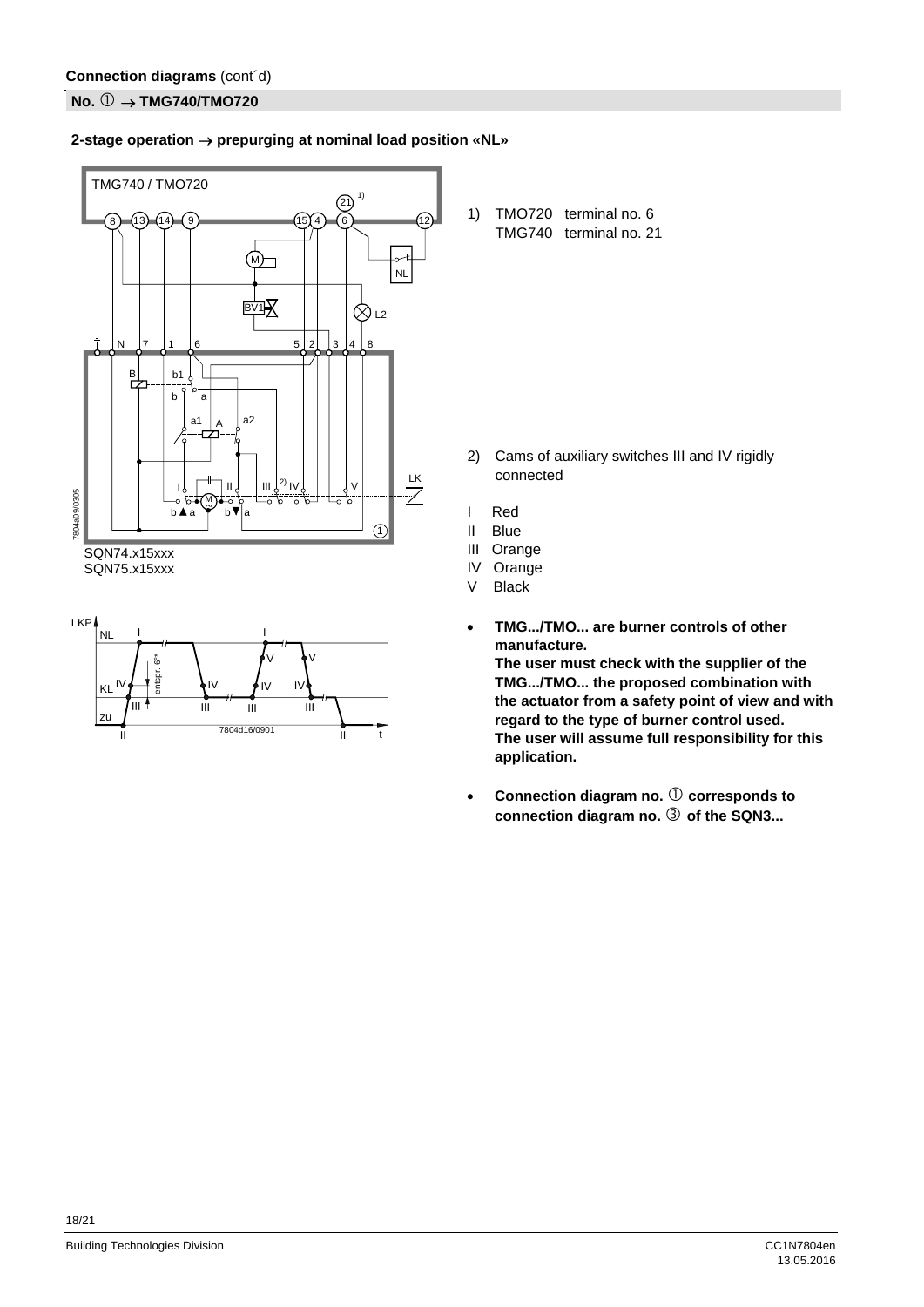| $No. \circled{2}$     | Number of internal diagram. Appears at the second position after the dot in the type reference |
|-----------------------|------------------------------------------------------------------------------------------------|
| I/II                  | End switches                                                                                   |
| <b>III/IV/V</b>       | Auxiliary switches                                                                             |
| AL                    | Remote indication of lockout (alarm)                                                           |
| BV <sub>1</sub>       | Fuel valve stage 1                                                                             |
| BV <sub>2</sub>       | Fuel valve stage 2                                                                             |
| BV <sub>3</sub>       | Fuel valve stage 3                                                                             |
| EK <sub>2</sub>       | External remote reset button                                                                   |
| <b>ION</b>            | Ionization probe                                                                               |
| <b>FS</b>             | Flame signal                                                                                   |
| GL                    | Gas / air ratio controller                                                                     |
| GP                    | Gas pressure switch                                                                            |
| HS                    | Main switch                                                                                    |
| KL.                   | Low-fire                                                                                       |
| L.                    | Live conductor                                                                                 |
| LK                    | Air damper                                                                                     |
| <b>LKP</b>            | Air damper position                                                                            |
| LP                    | Air pressure switch                                                                            |
| LR                    | Load controller                                                                                |
| M                     | Burner or fan motor                                                                            |
| (M)                   | Actuator's synchronous motor                                                                   |
| M1                    | Without postpurge                                                                              |
| M2                    | With postpurge                                                                                 |
| N                     | Neutral conductor                                                                              |
| <b>NL</b>             | Nominal load                                                                                   |
| OH.                   | Oil preheater                                                                                  |
| <b>OW</b>             | Oil preheater's readiness contact                                                              |
| QRB                   | Photoresistive flame detector                                                                  |
| R.                    | Temperature or pressure controller                                                             |
| \$                    | Relay                                                                                          |
| <b>RV</b>             | Control valve                                                                                  |
| <b>SA</b>             | Actuator                                                                                       |
| Si                    | External primary fuse, as specified in the Data Sheet of the relevant burner control           |
| <b>SB</b>             | Safety limiter                                                                                 |
| ST                    | Stage                                                                                          |
| $t_{}/T_{}$           | Program times (see Data Sheet of the relevant burner control)                                  |
| <b>T<sub>SA</sub></b> | Safety time                                                                                    |
| $\overline{R}$        | Resistance                                                                                     |
| Ζ                     | Ignition transformer                                                                           |
| <b>CLOSE</b>          | Damper fully closed                                                                            |
| ▲                     | Direction of rotation OPEN                                                                     |
| ▼                     | Direction of rotation CLOSE                                                                    |
|                       |                                                                                                |

#### **Program sequence diagrams**

- 
- A Burner ON<br>A B Startup of b Startup of burner
- B C Burner operation / load control operation (modulating or 2-stage)

13.05.2016

- C Burner OFF<br>C-D Overrun time
- C-D Overrun time<br>D End of progra
- End of program, burner control ready for new start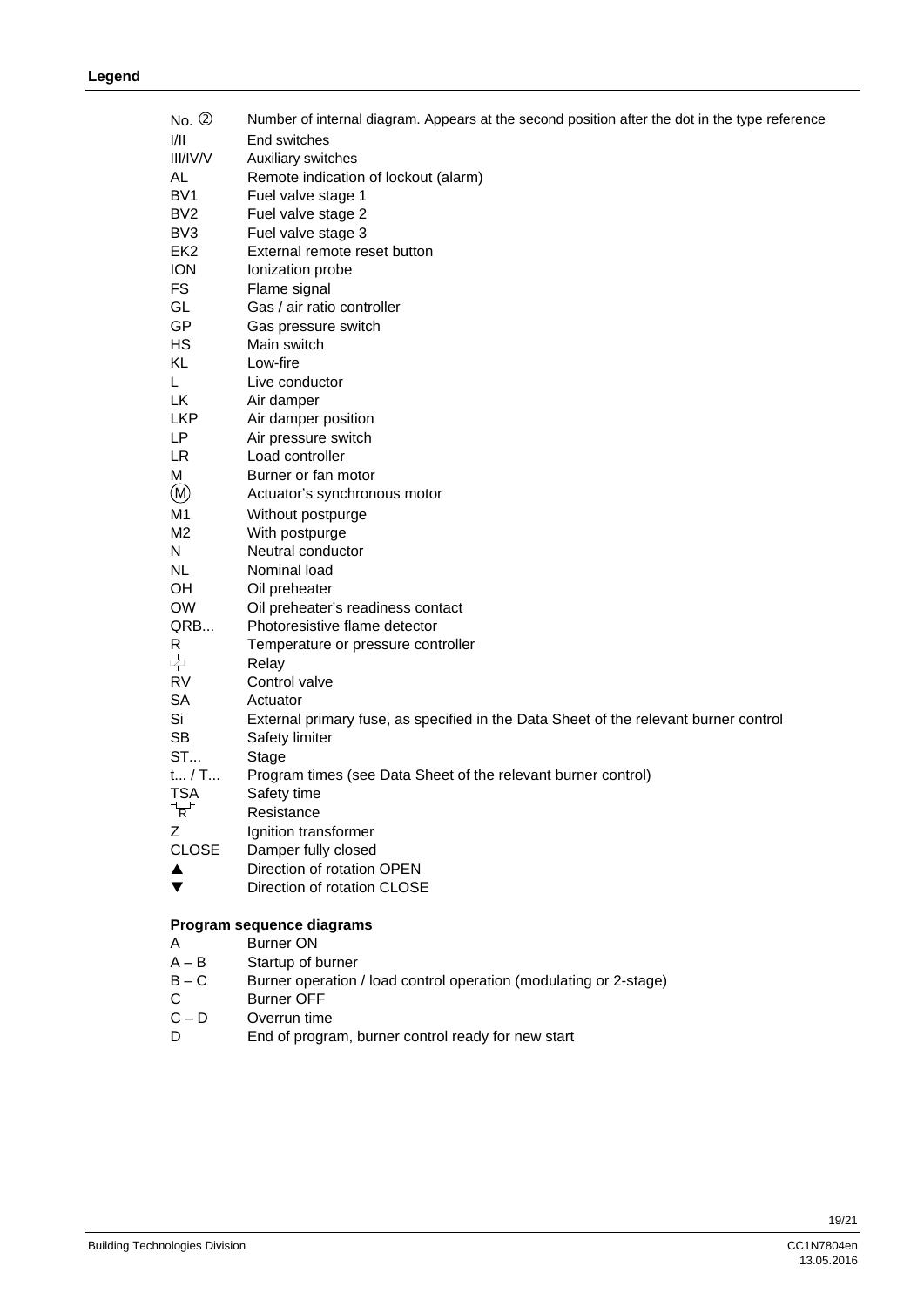#### **Dimensions**



- 2) Center groove: 6.3 mm deep requiring AGA70.3<br>
Hole 5.1 mm dia.: 16.5 mm deep M Through-hole 5.3 mm dia. Hole 5.1 mm dia.: 16.5 mm deep<br>
(incl. center groove depth) T
- (incl. center groove depth)  $\begin{array}{ccc} \hline \end{array}$  T Knockout hole 5.3 mm dia.<br>3) Not included in supply Not included in supply
- 4) Supplied with actuators type SQN7x.xxxRxx
- 5) Groove does not serve for transmission of force
- 
- 
-